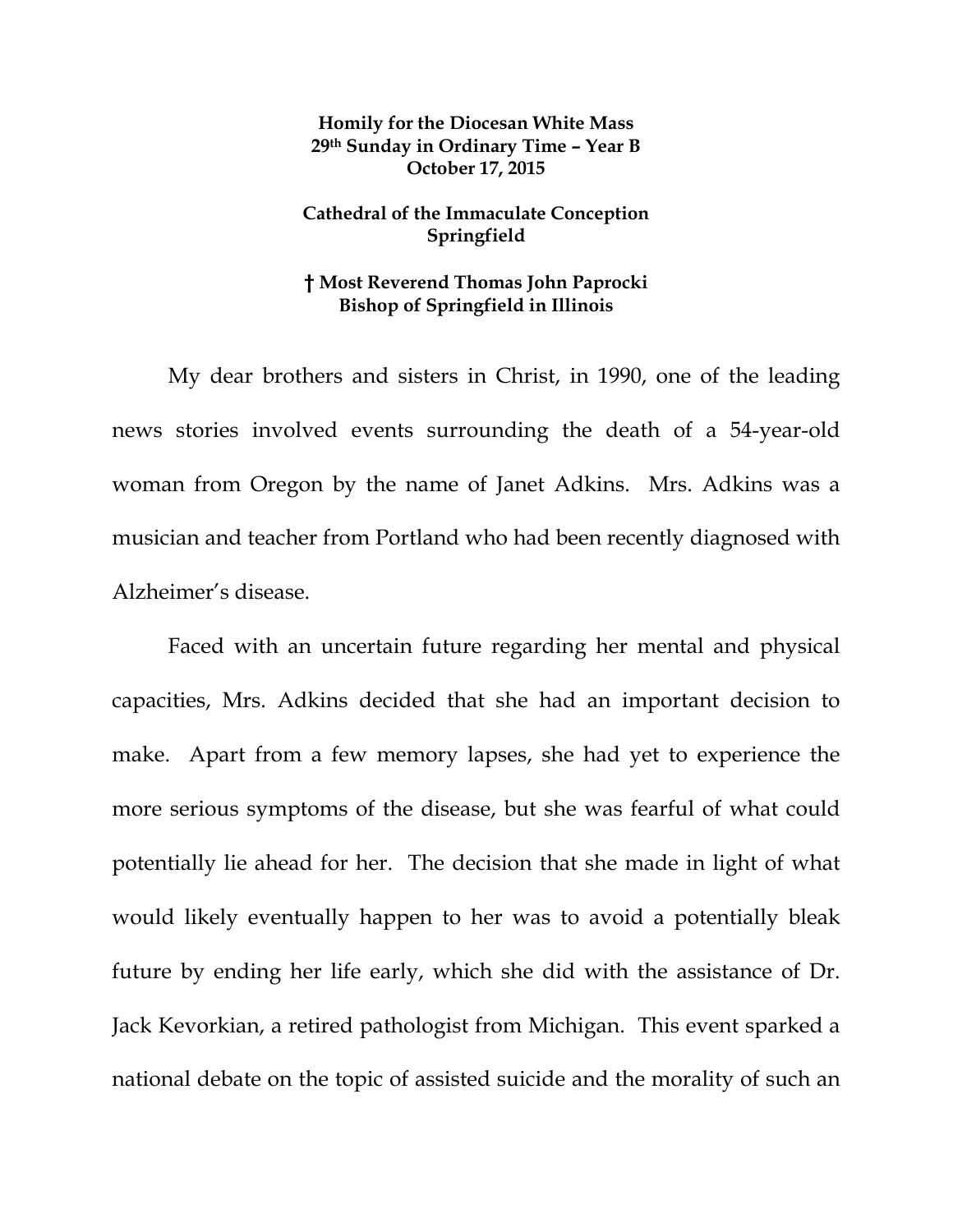action, a debate that continues to take place, as evidenced by the recent passage of a bill in the State of California legalizing assisted suicide, the fourth state in our country to do so.

 In the same year, there was another woman who was facing a similarly bleak future after having been diagnosed with an extremely painful and fatal form of bone cancer. Chiara Badano was a 17-year old living in Italy who was joyful, beautiful, well-liked, and actively involved in activities such as tennis, swimming, and mountain climbing. The discovery of her cancer cast a dark shadow on what promised to be a very bright future.

 Chiara, like Janet Adkins, was faced with the hard reality of the suffering that awaited her. Unlike Adkins, however, Chiara chose to accept the suffering and to make the very best of whatever time was left for her on this earth. She would go on to be a source of inspiration to those who would visit her in the midst of that suffering, and she died with great peace, saying to her mother as she was about to die: "Mamma, be happy, because I'm happy!"1

While the circumstances of these two women are not identical, we can see how their stories do bear some significant similarities. Both were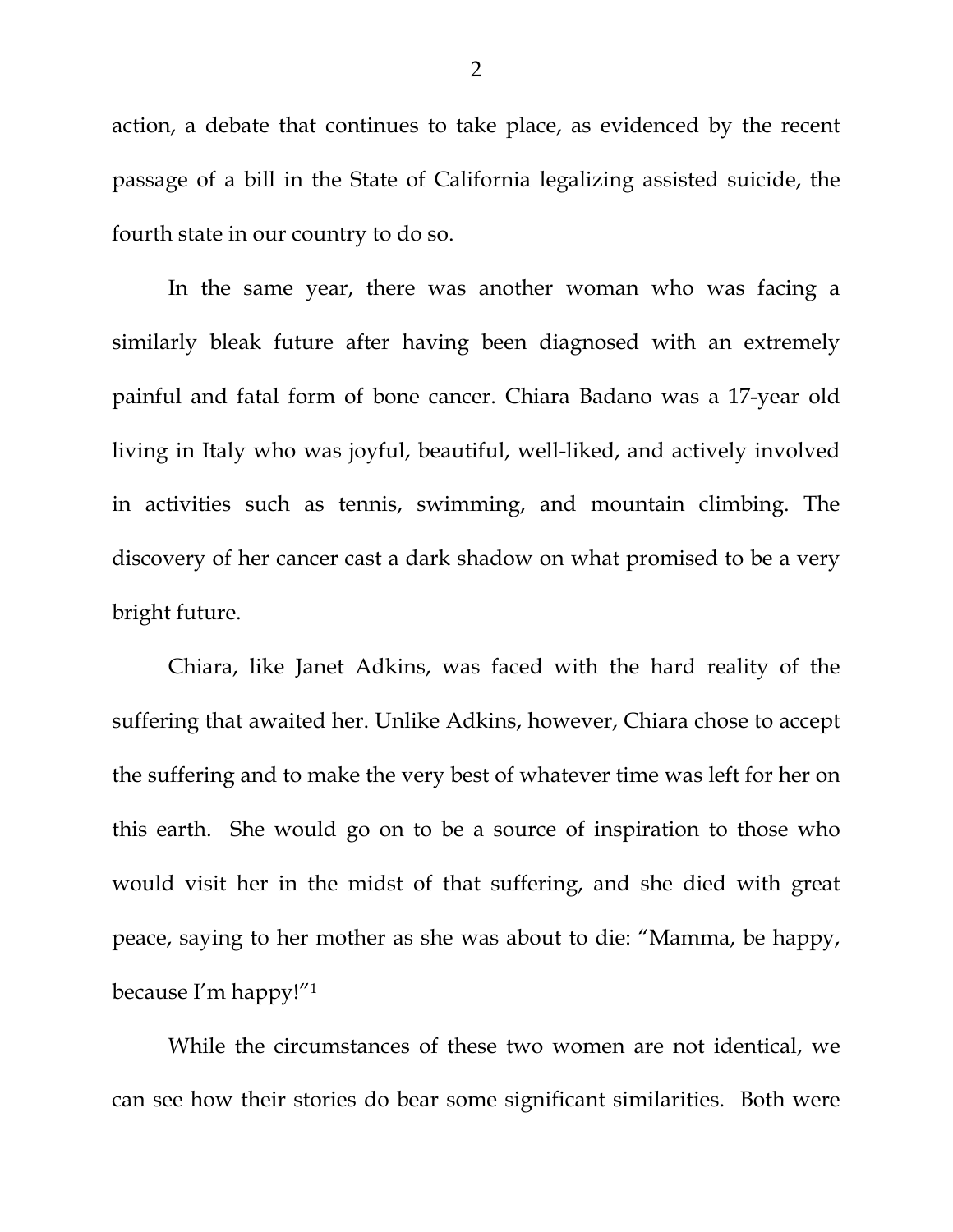faced with what might seem like a hopeless future, and each made a decision regarding how to deal with the future. Those decisions were ultimately based on how each of them viewed the mysterious and confusing question of suffering and its place in our lives.

For those who support the practice of assisted suicide, suffering is seen as something to be avoided. We all face various forms of suffering in our lives, and it is not unnatural for us to want to avoid suffering if at all possible. In this regard, much progress has been made in the field of medicine in finding ways of alleviating suffering in ways that were not possible in previous generations. While this is to be seen as a positive contribution to humanity, there are drawbacks. The successful maintenance of suffering can lead to an attitude that we have a right not to suffer, and that any and every means should be employed to eliminate that suffering.

The prospect of having to suffer for the rest of one's life, therefore, is seen as something absurd and unnecessary. It is out of this that advocacy for ending that suffering by the willful taking of life arises. It is considered to be a right that we have to determine when life can come to an end. It is claimed that such an action is a sign of compassion in which the person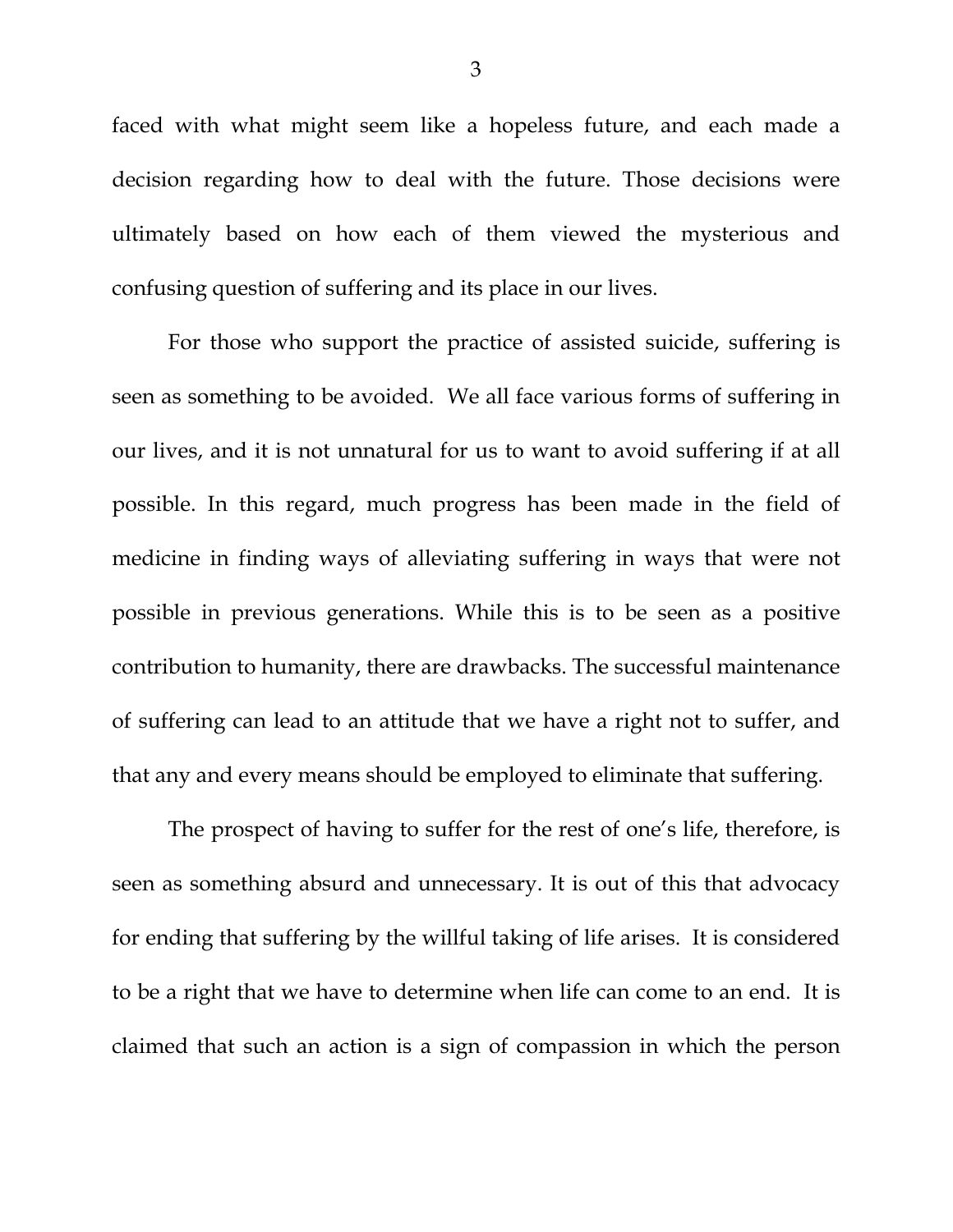suffering from a terminal condition can be relieved of that suffering for good, so as to die with dignity in peace.

The other view of suffering, that adopted by Badano, is one based on the dignity of human life from the moment of conception to the moment of natural death. It is a view that sees all of life as good, not something that can so easily be discarded. While arguments for this view of suffering can be made apart from our faith, we find great clarity and illumination from our Catholic faith in this regard, and it was that faith which prompted Chiara Badano to embrace her suffering. As a result of that heroic struggle, she was beatified by the Church in 2010.

In our first reading for today's Mass from the Prophet Isaiah, we hear one of the prophecies of the Suffering Servant, which is understood to be pointing to Jesus Christ. The prophet speaks of how the long-awaited Messiah would be subjected to suffering, but that it would be through that suffering that "the will of the LORD shall be accomplished through him" and He "shall justify many" (Isaiah 53:10, 11). Jesus Himself confirms this in our Gospel when He tells His disciples that He came "to give his life as a ransom for many" (Mark 10:45).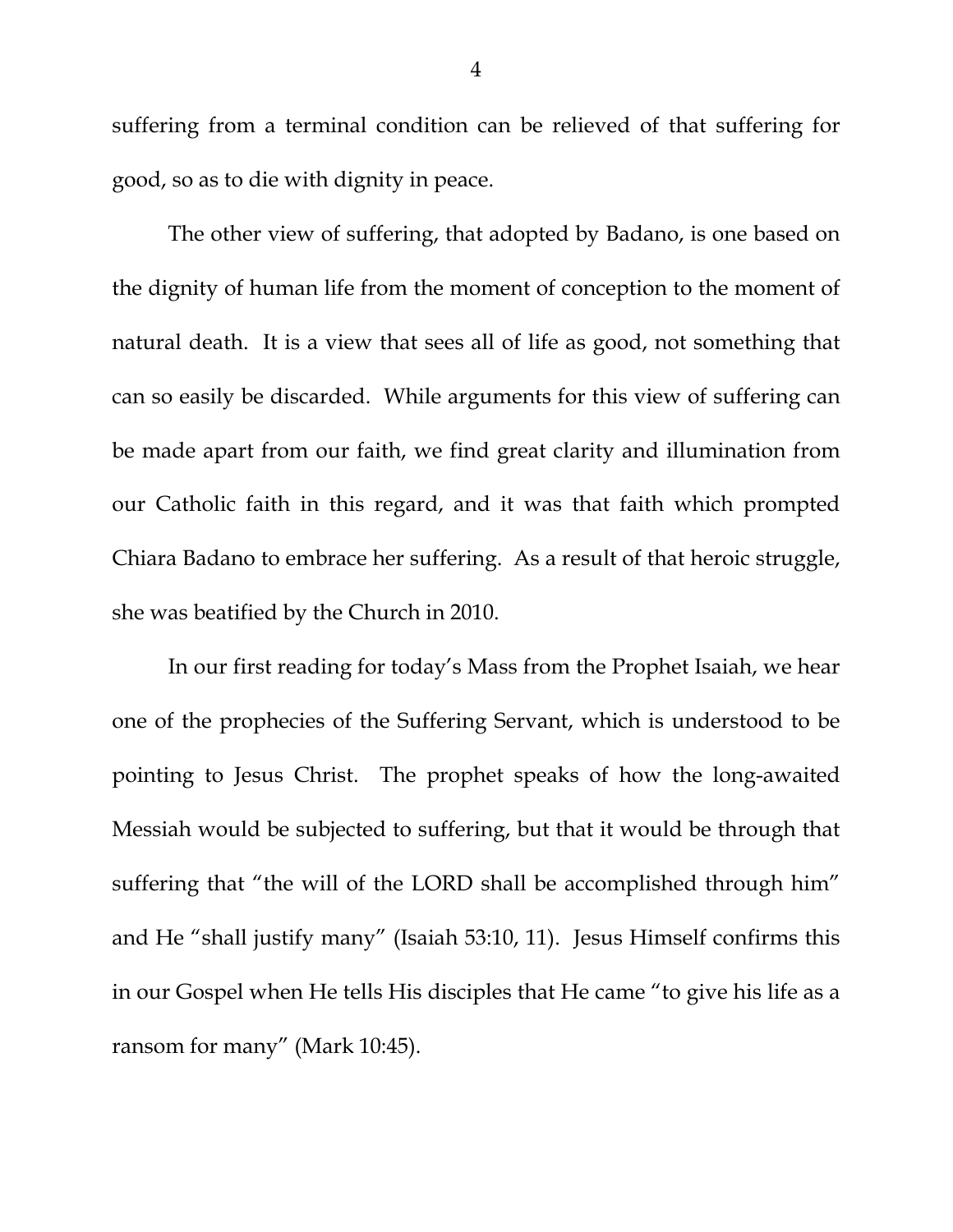The suffering of Christ is therefore not absurd or without meaning — His suffering has redeemed the world. As such, He gives a new light to the experience of suffering, that we too can find meaning in suffering by uniting it to His suffering on the Cross.

In his commentary on the figure of the Suffering Servant, Pope St. John Paul II wrote the following:

Human suffering has reached its culmination in the Passion of Christ. And at the same time it has entered into a completely new dimension and a new order: it has been linked to love, to that love of which Christ spoke to Nicodemus, to that love which creates good, drawing it out by means of suffering, just as the supreme good of the Redemption of the world was drawn from the Cross of Christ, and from that Cross constantly takes its beginning.2

Blessed Chiara had the blessing of seeing her suffering through this lens of faith, transforming it into an opportunity to be closer to Christ and to offer herself to Him in love. "Chiara had a profound sense of redemptive suffering. She often repeated the phrase, 'If this is what you want, Jesus, so do I.' Like any teenage girl, she loved her hair, but with each lock that fell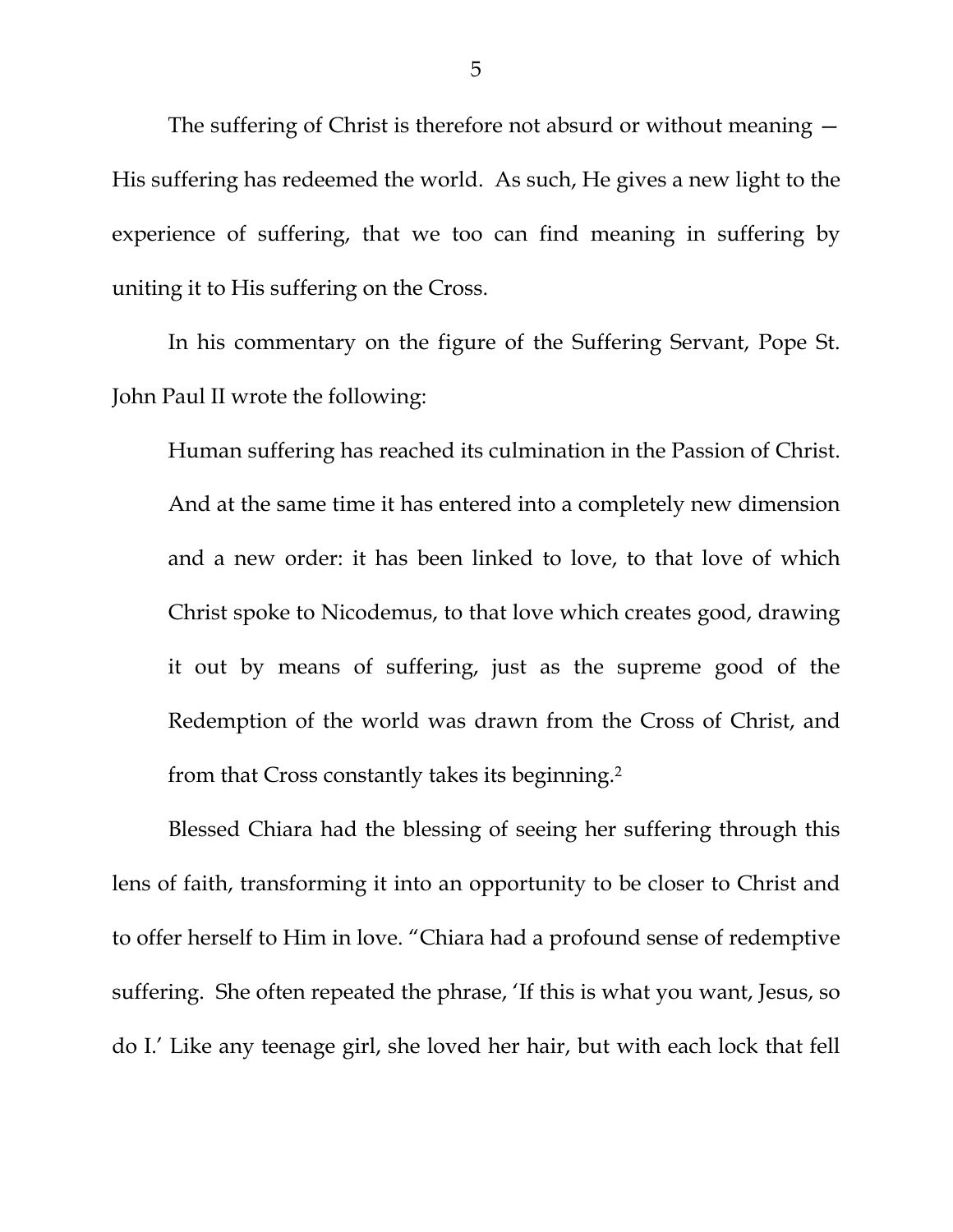out she'd pray, 'For you, Jesus.' She frequently refused morphine, saying, 'I want to share as much as possible in His suffering on the cross.'"3

While it may not seem important to us when we are enjoying relatively little suffering, this message of the redemptive power of suffering can be a source of great comfort for those who find themselves confronted with the frightening prospect of suffering. It is not just a pious saying to be encouraged to "offer up" our sufferings, for when we do so, our faith promises us that those sufferings will be transformed into blessings for ourselves and for the Church.

We also have the many promises from the Sacred Scriptures which give us hope in the face of suffering. These promises apply to each of us and we can have great confidence in them. Just last week, in the Gospel for Sunday, Jesus promised His disciples that "[a]ll things are possible for God" (Mark 10:27). Also of great comfort are the words of St. Paul in this regard, where he reminds the Church in Corinth that "God is faithful and will not let you be tried beyond your strength; but with the trial he will also provide a way out, so that you may be able to bear it" (1 Corinthians 10:13).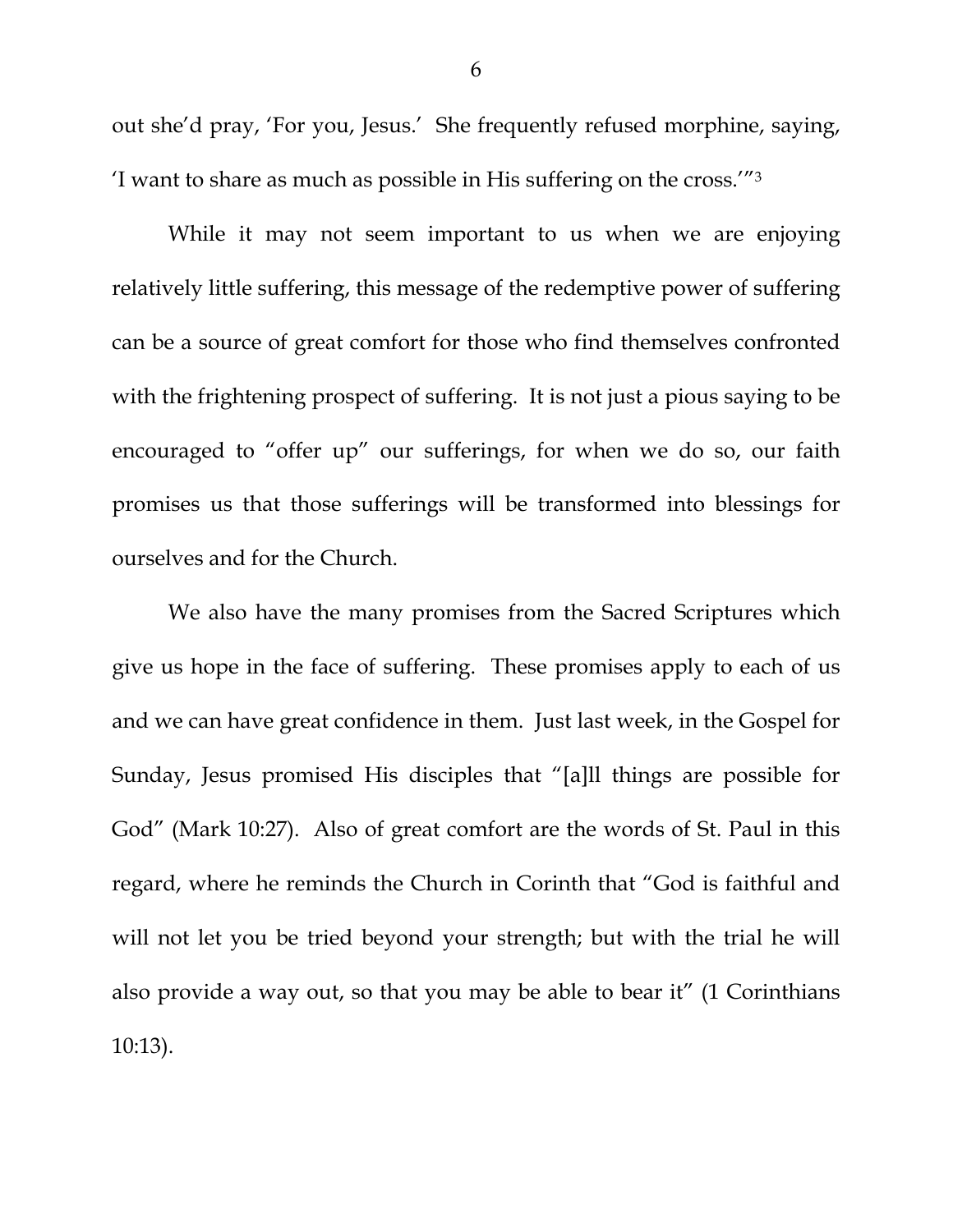In light of this hopeful view of suffering, we are called to be messengers of this good news in our lives. First of all, when we suffer, we are invited to place our trust in God's loving care for us, confident that He will not abandon us in our time of suffering. Our trusting resignation to the love of God speaks volumes to those who encounter us in our sufferings. Blessed Chiara communicated that message in a beautiful way. One doctor who cared for her said: "Through her smile, and through her eyes full of light, she showed us that death doesn't exist; only life exists."4

We can also be messengers of the proper view of suffering through our interactions with those who are suffering. We need to reassure them that their life is a gift. They should never feel, either by our words or by our actions, that they are a burden to us. In a statement by Cardinal O'Malley after the recent legislation in California, he commented on how this feeling of being a burden is a major factor in people seeking assisted suicide. He wrote the following:

Most people taking the lethal drugs do so not because of pain but because they feel they are helpless and a "burden" on others. The state of California in effect is now confirming this judgment. A government that legalizes assisted suicide sends the terrible message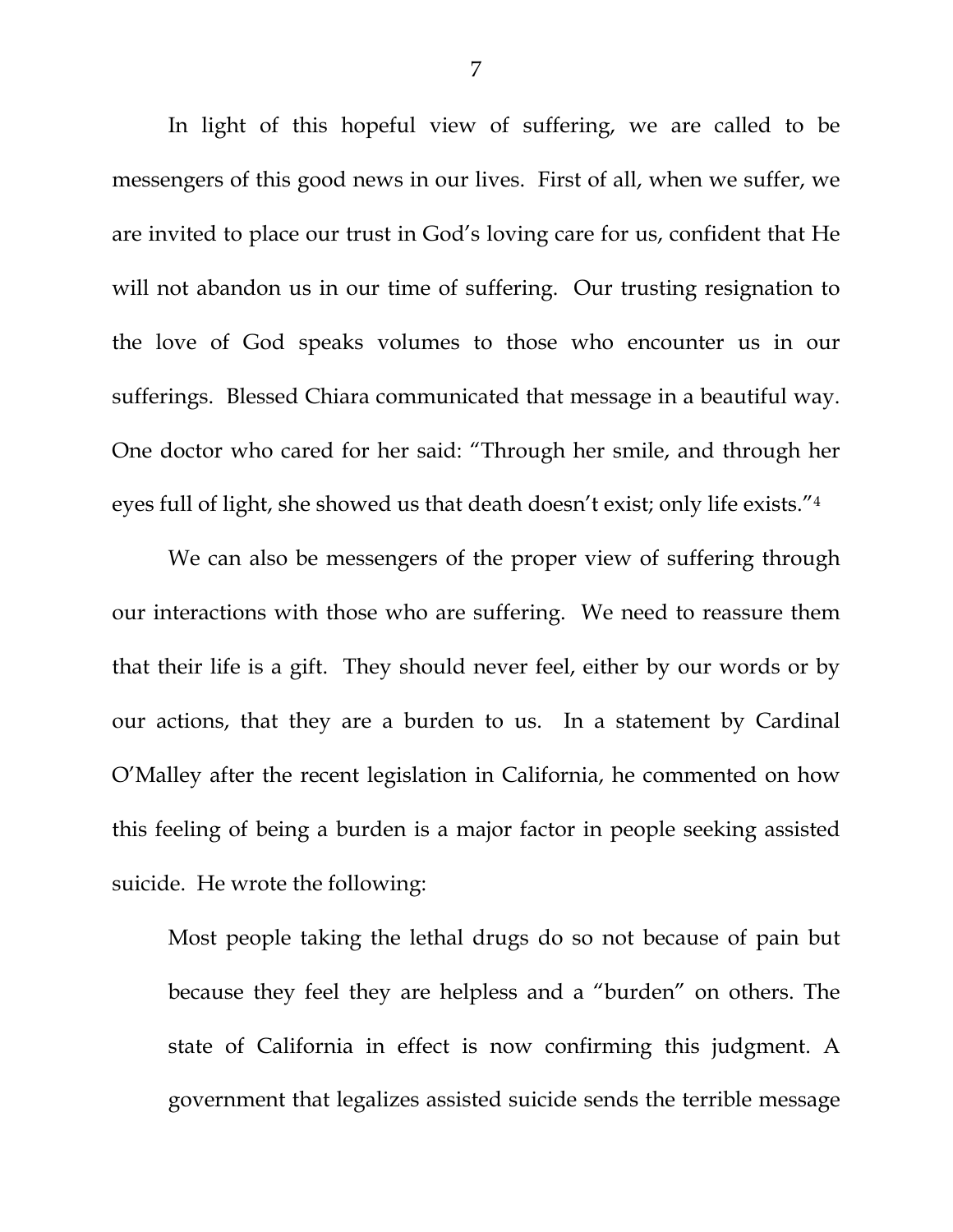Pope Francis has so eloquently warned us against, that there is such a thing as disposable people.5

Regardless of what the law says, we are always capable of treating those who are suffering with true compassion by encouraging them, by loving them, and most importantly, by just being with them in their time of struggle.

 Finally, for those of you involved in the medical profession, you have a key role to play in spreading this message. Our celebration of this White Mass is an opportunity for us to recognize your many contributions to the work of safeguarding the dignity of human life by being instruments of God's healing touch to those who suffer. Your privileged place of being so close to those who suffer offers you the opportunity to alleviate physical suffering, as well as helping to address the spiritual and emotional suffering that often accompanies physical suffering.

 Patients under your care should benefit from the skills that the Lord has generously given to you in your professional life. But you should also realize that He has also given you many spiritual and human gifts that, when directed to your patients with love, can go a long way in giving them